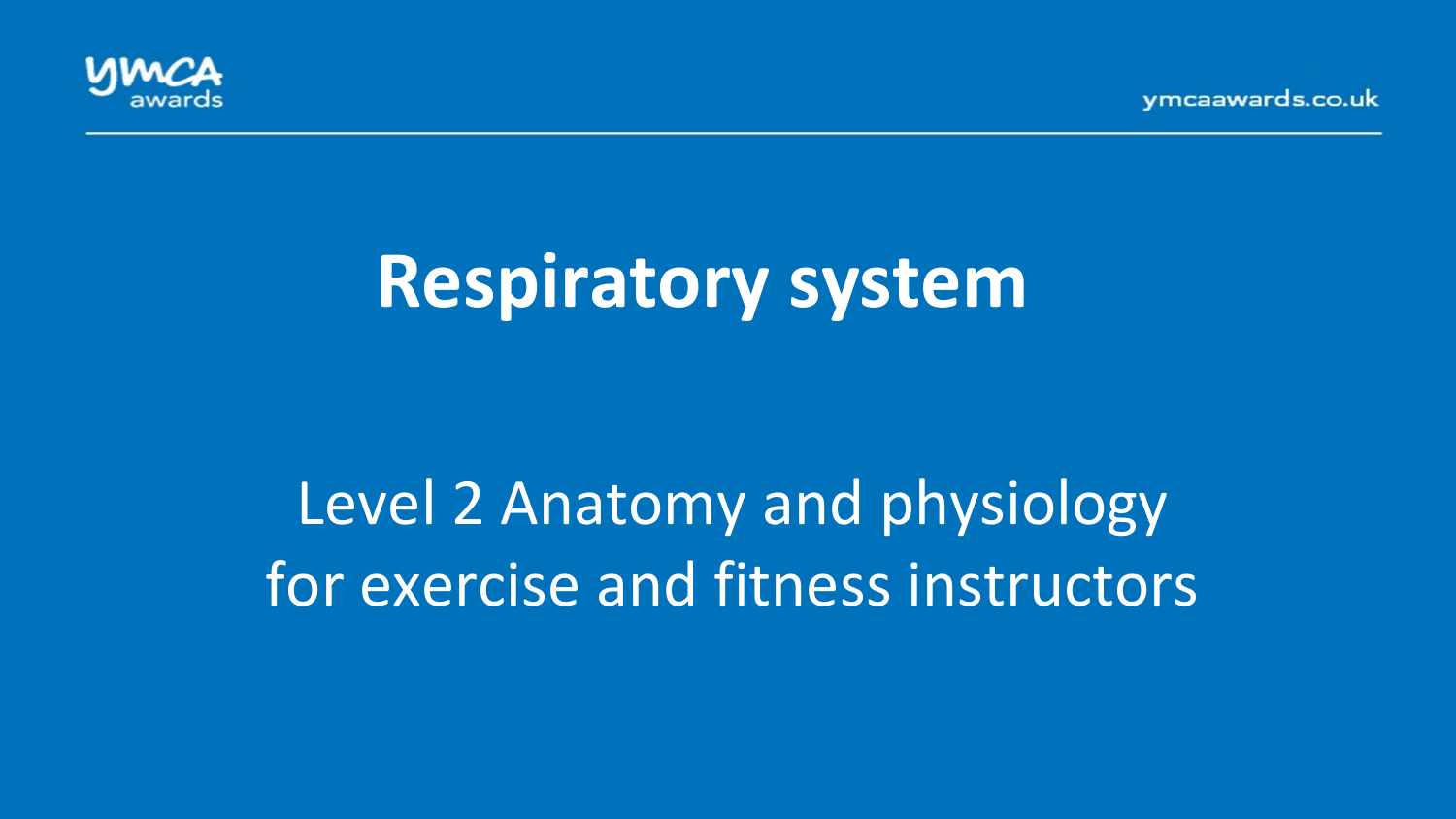

## Learning outcomes

By the end of this session you will be able to:

- $-$  Identify the location and function of the lungs
- Describe the structure of the lungs
- $-$  Identify the main muscles involved in breathing
- $-$  Describe the passage of air through the respiratory tract
- $-$  Describe the process of gaseous exchange of oxygen and carbon dioxide in the lungs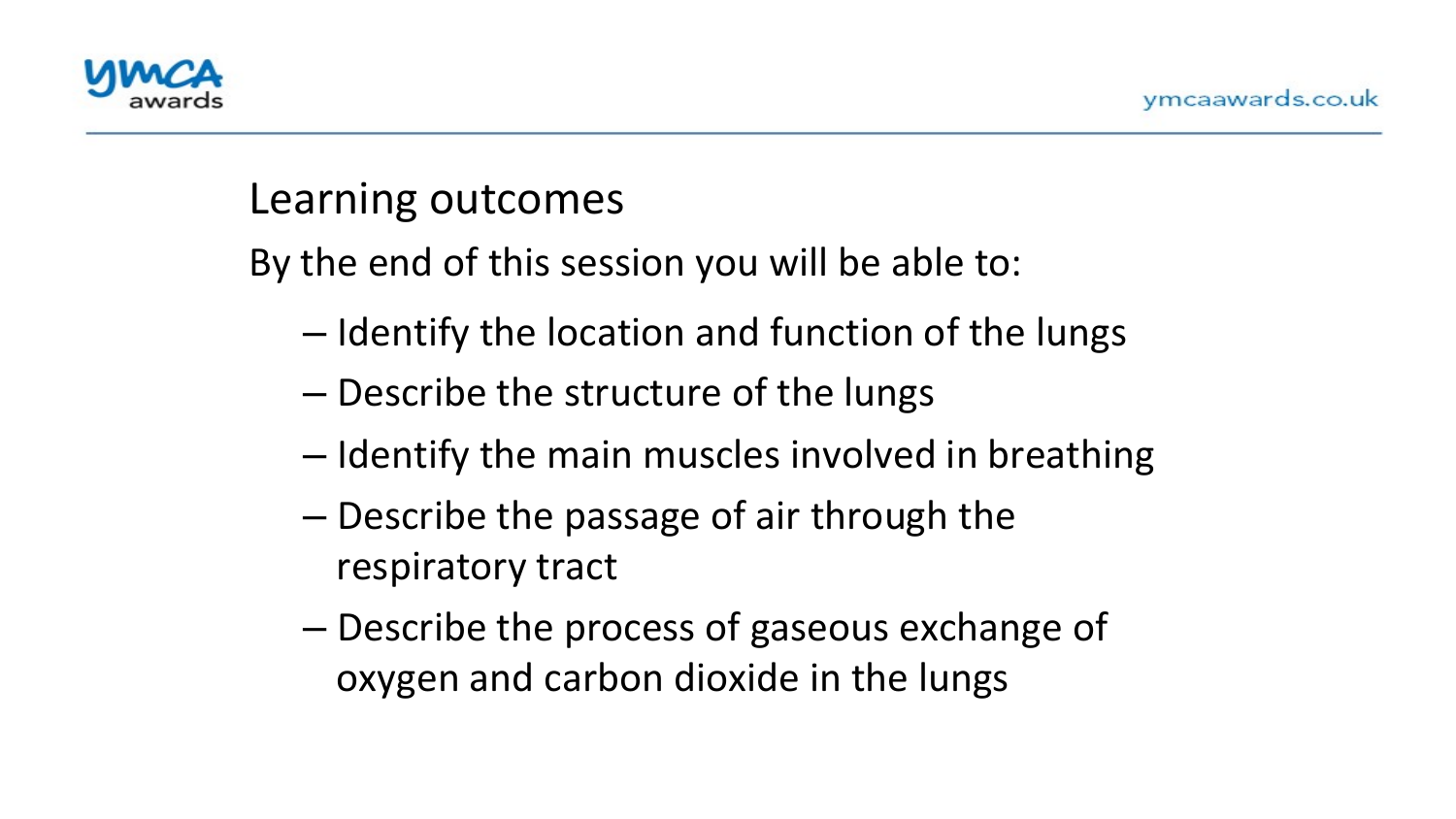

# **The function of the lungs**

Respiration is the movement of air in and out of the lungs, to:

- take in air from the atmosphere
- pass oxygen into the circulatory system
- remove carbon dioxide from the circulatory system

All human cells must obtain oxygen to carry out cell respiration - produce Adenosine Tri Phosphate (ATP) and eliminate carbon dioxide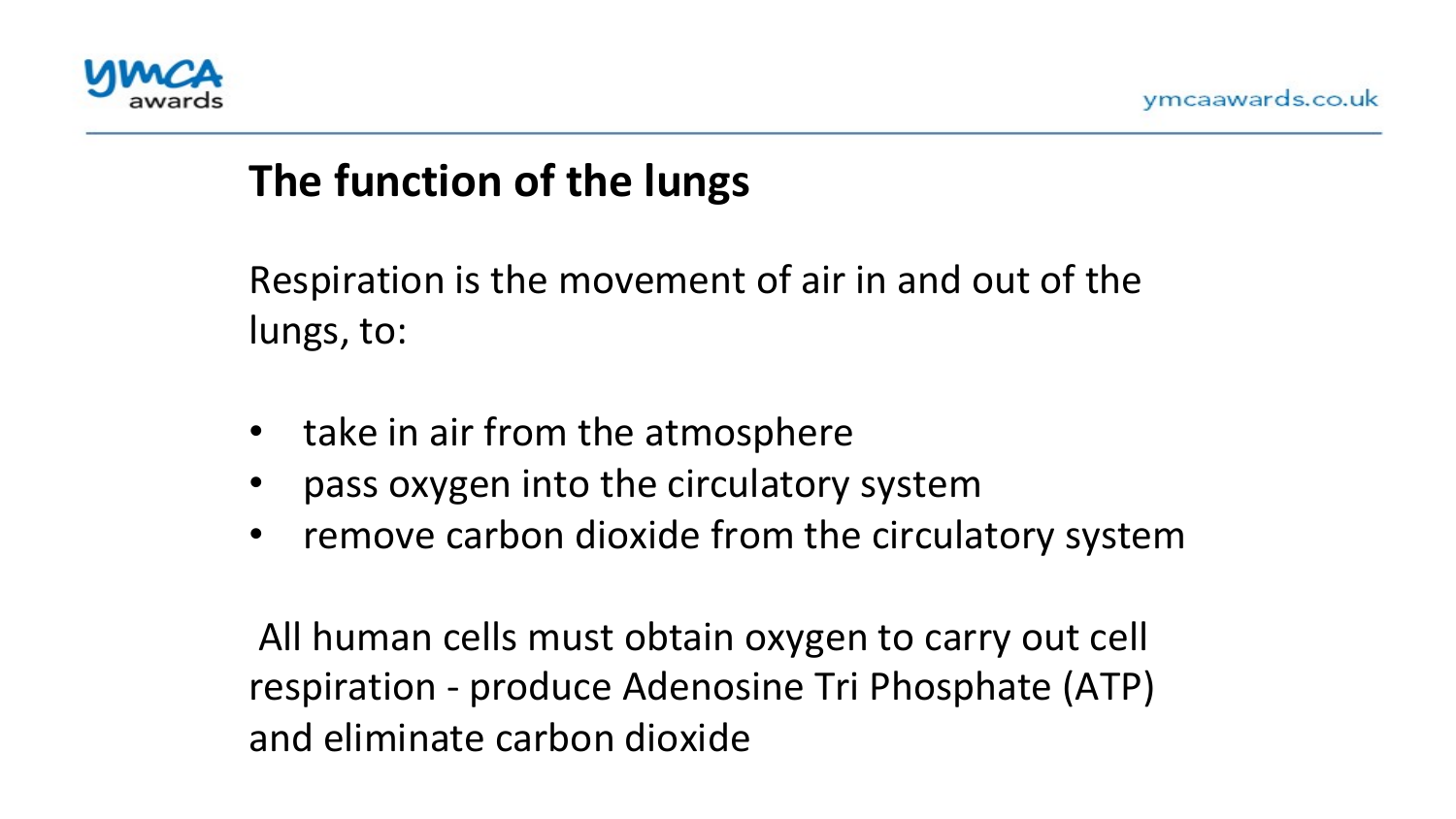

## The lungs

Located in the thorax 

Protected by the ribs

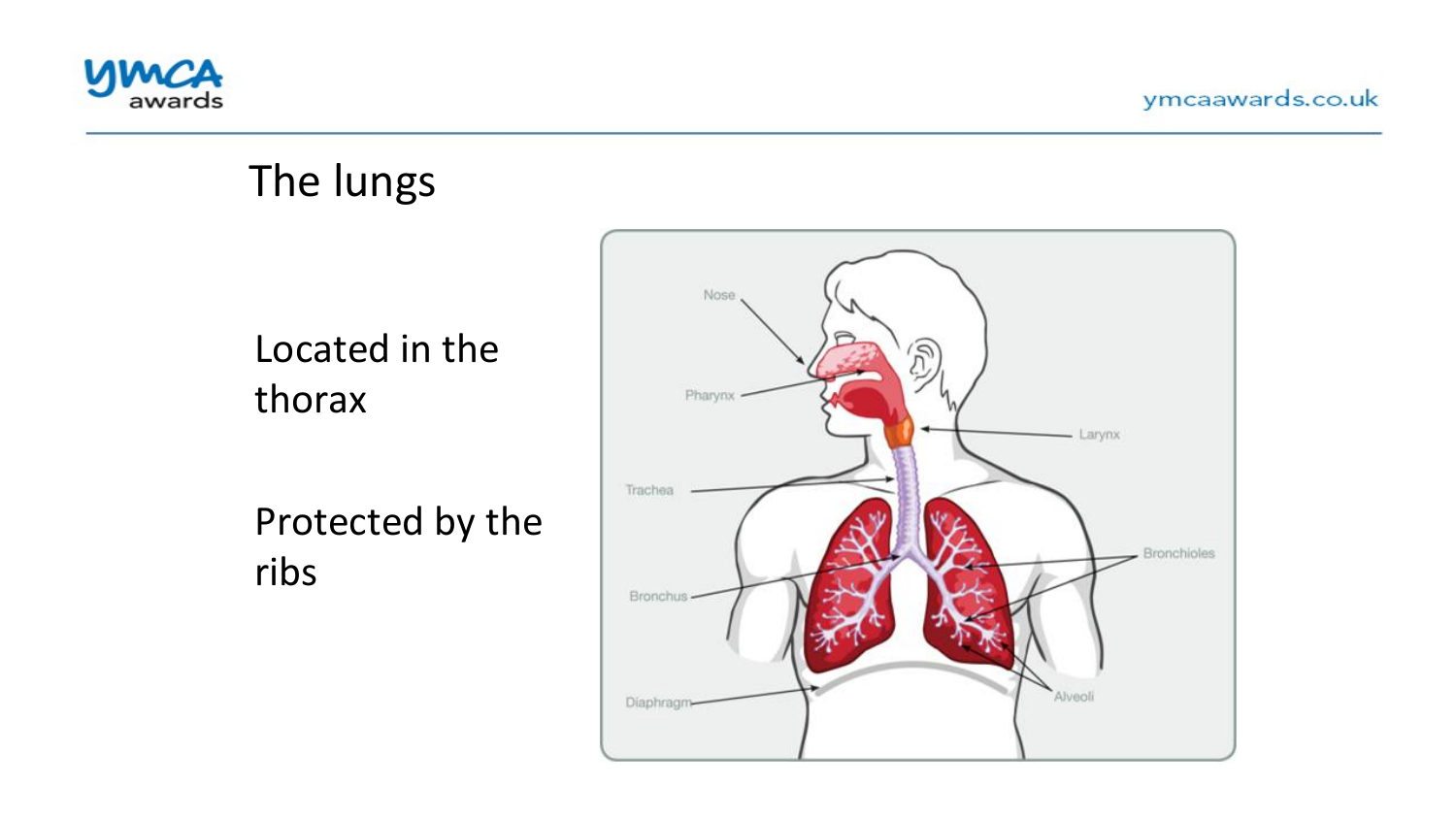



# The structure of the lungs

- Trachea (windpipe)
- Bronchus (bronchi)
- Bronchioles
- Alveoli (singular alveolus)
- Capillaries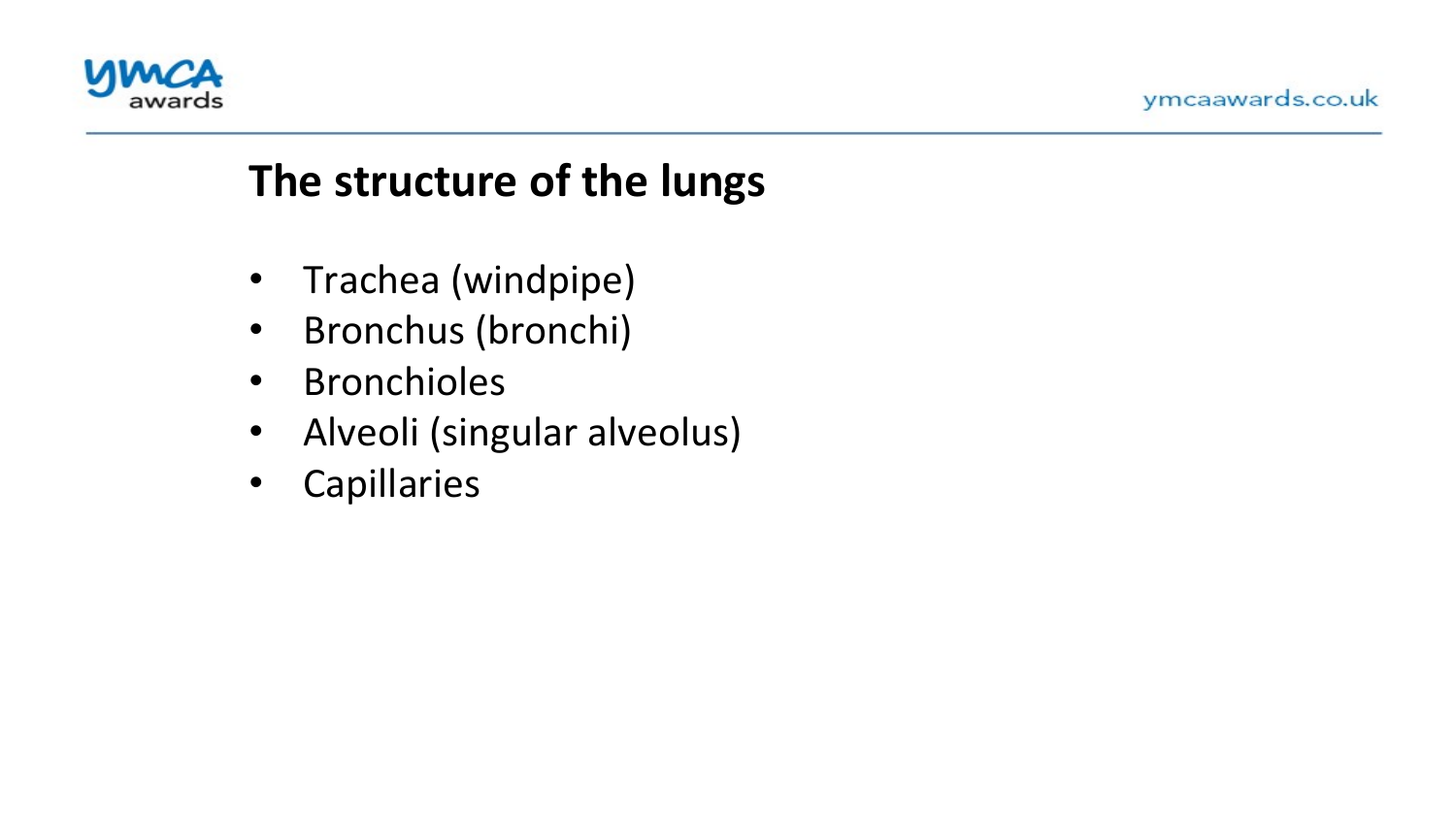

# **The passage of air through the lungs**

- Air enters and leaves via the nose or mouth
- Air is warmed and filtered in the nasal cavities
- The air passes through the pharynx, or throat
- It goes to the larynx
- The epiglottis prevents food from entering the trachea
- The trachea divides into two bronchi
- Each bronchus leads to a lung and lead to the bronchioles
- The bronchioles terminate in clusters of alveoli (often called air sacs) which are surrounded by pulmonary capillaries, the site of gaseous exchange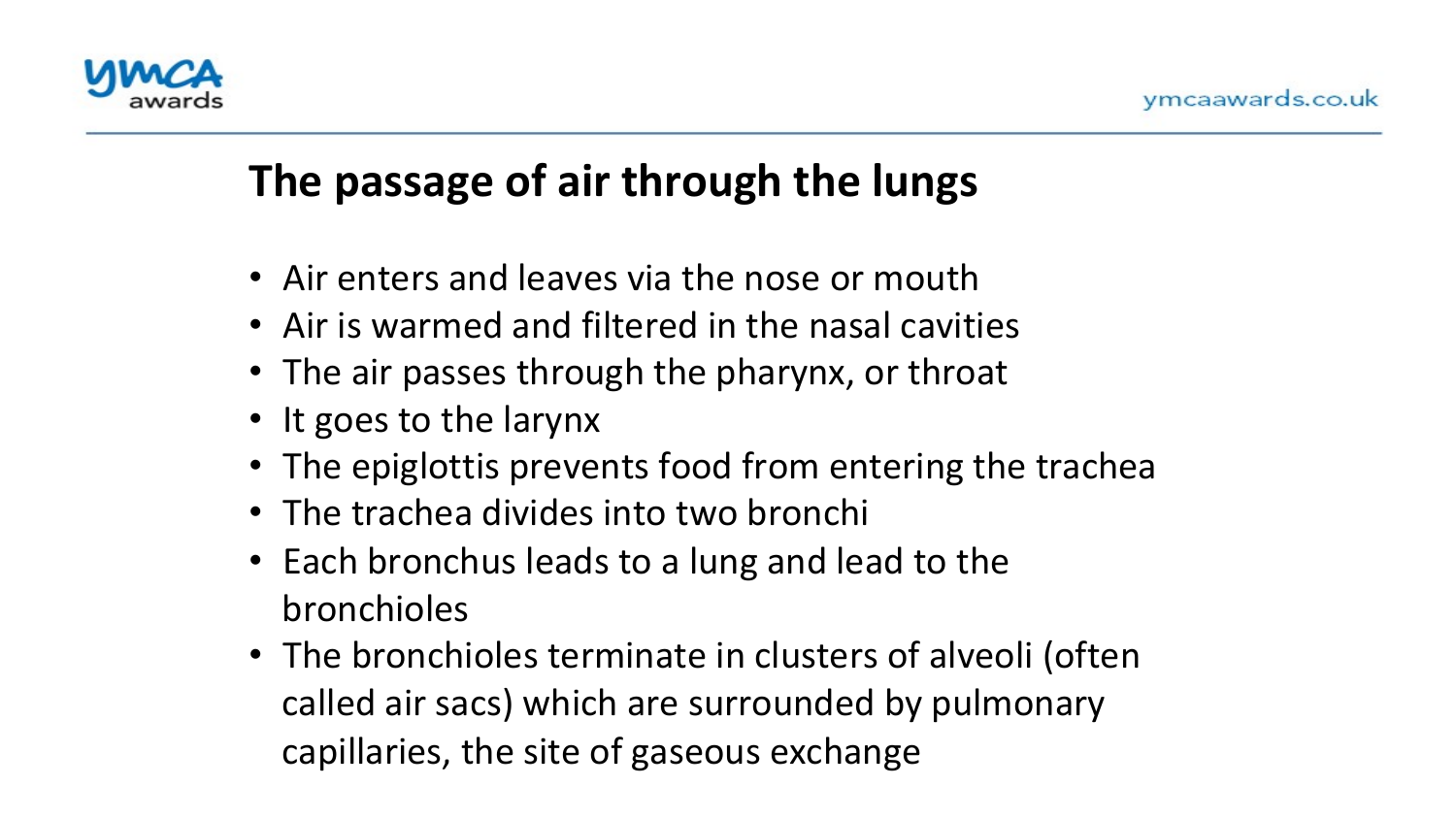





# The passage of air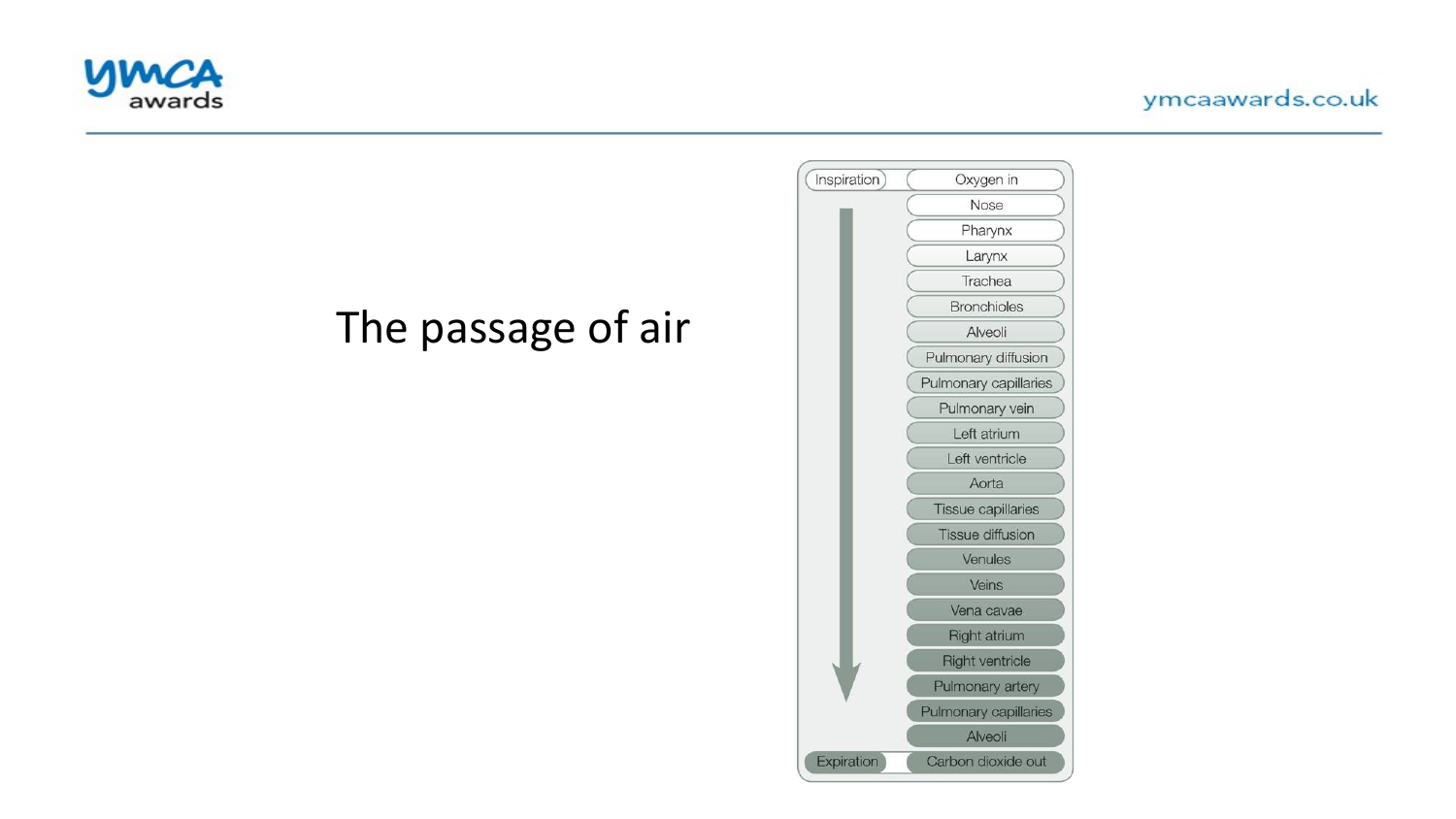

Gaseous exchange

Diffusion 

The exchange of gases (oxygen and carbon dioxide) within the lungs

This occurs within the capillaries that surround the alveoli in the lungs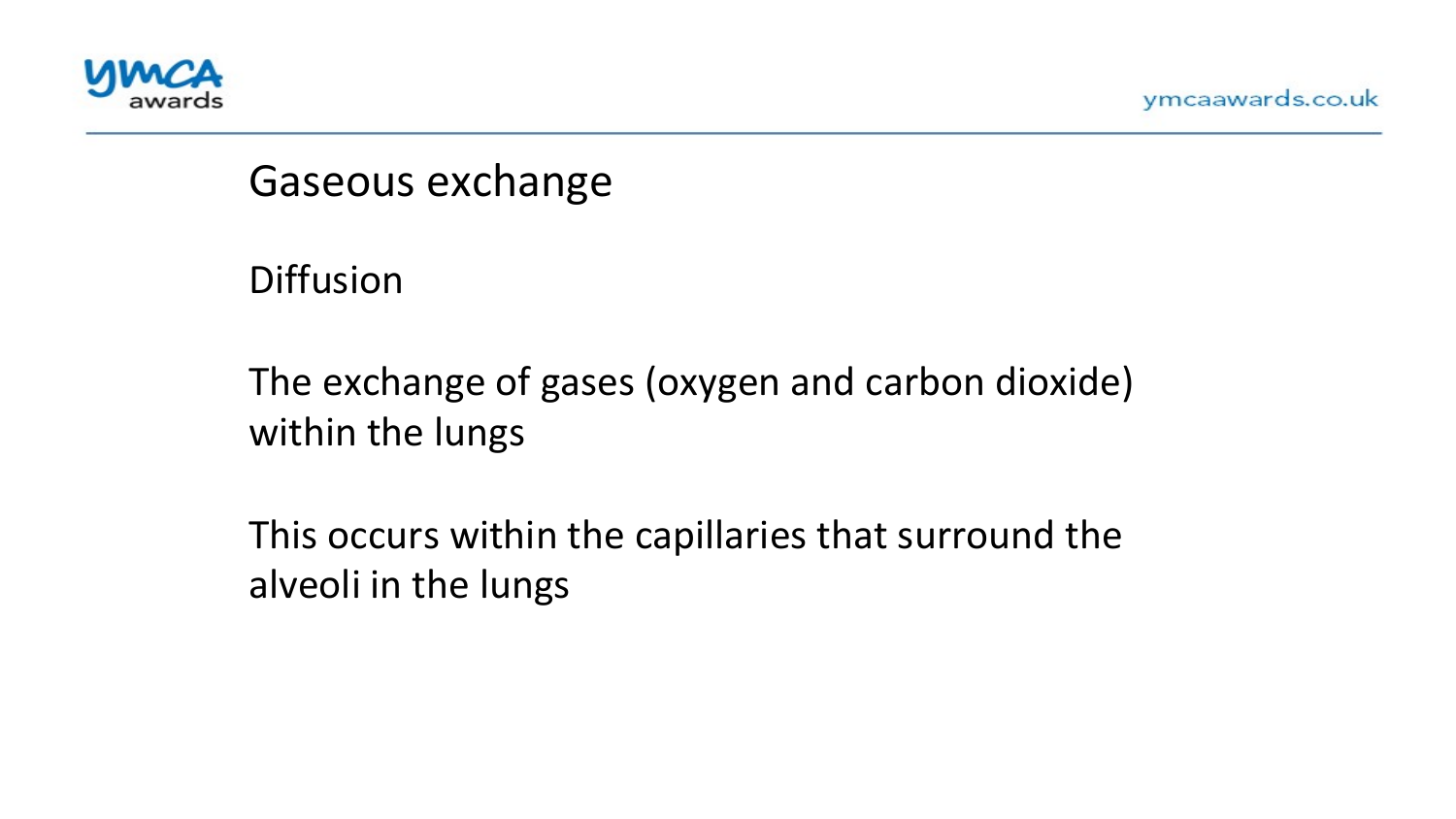



## Gaseous exchange

#### Diffusion

Diffusion is the movement of particles from an area of high concentration to an area of low concentration

In the lungs, the blood will continue to take in oxygen from the alveolar air spaces, provided there is more oxygen in the air spaces than in the blood.

The oxygen diffuses across the alveolar walls into the blood

The circulation takes the oxygen-rich blood away and replaces it with blood that is low in oxygen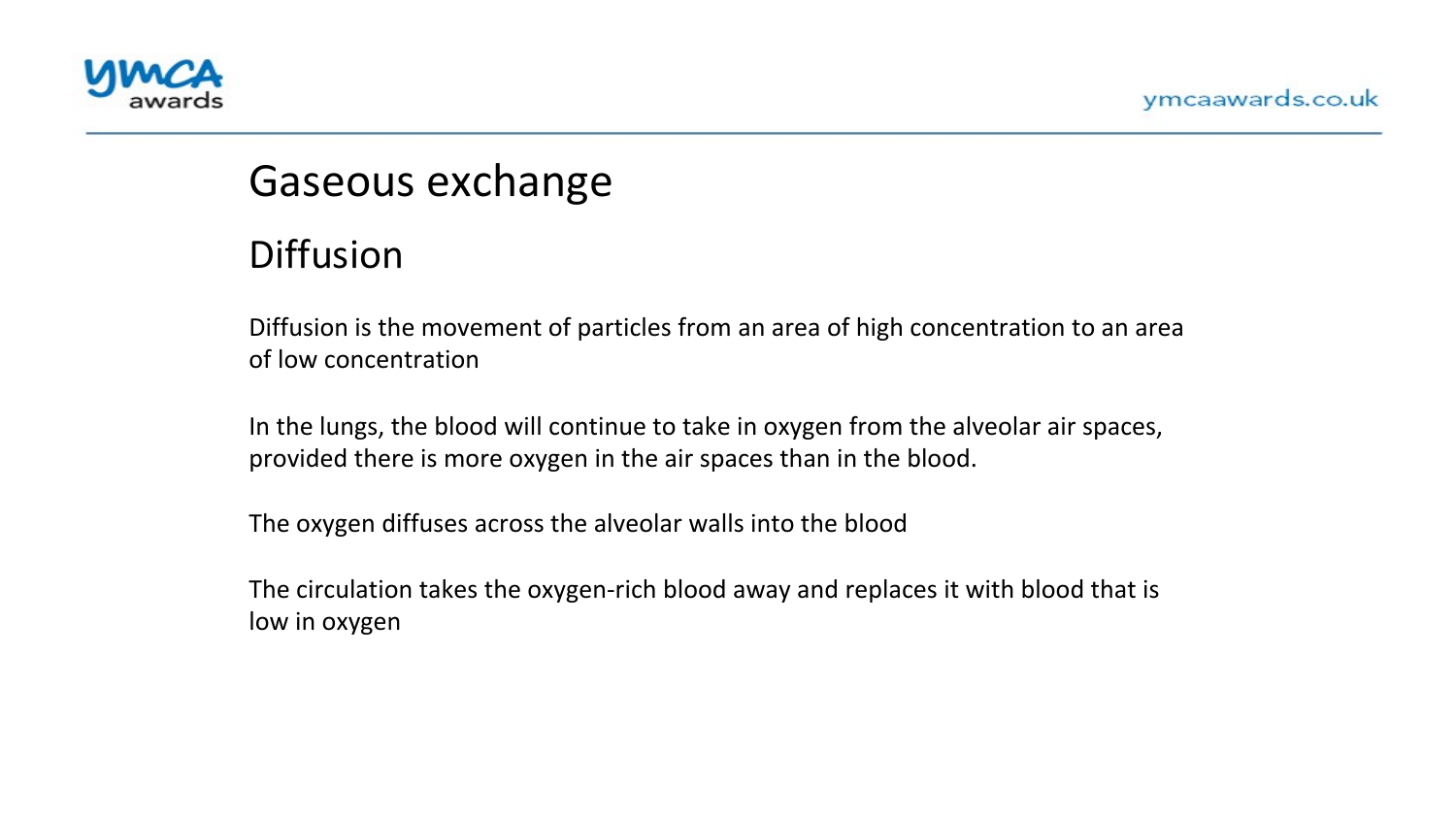

## Gaseous exchange

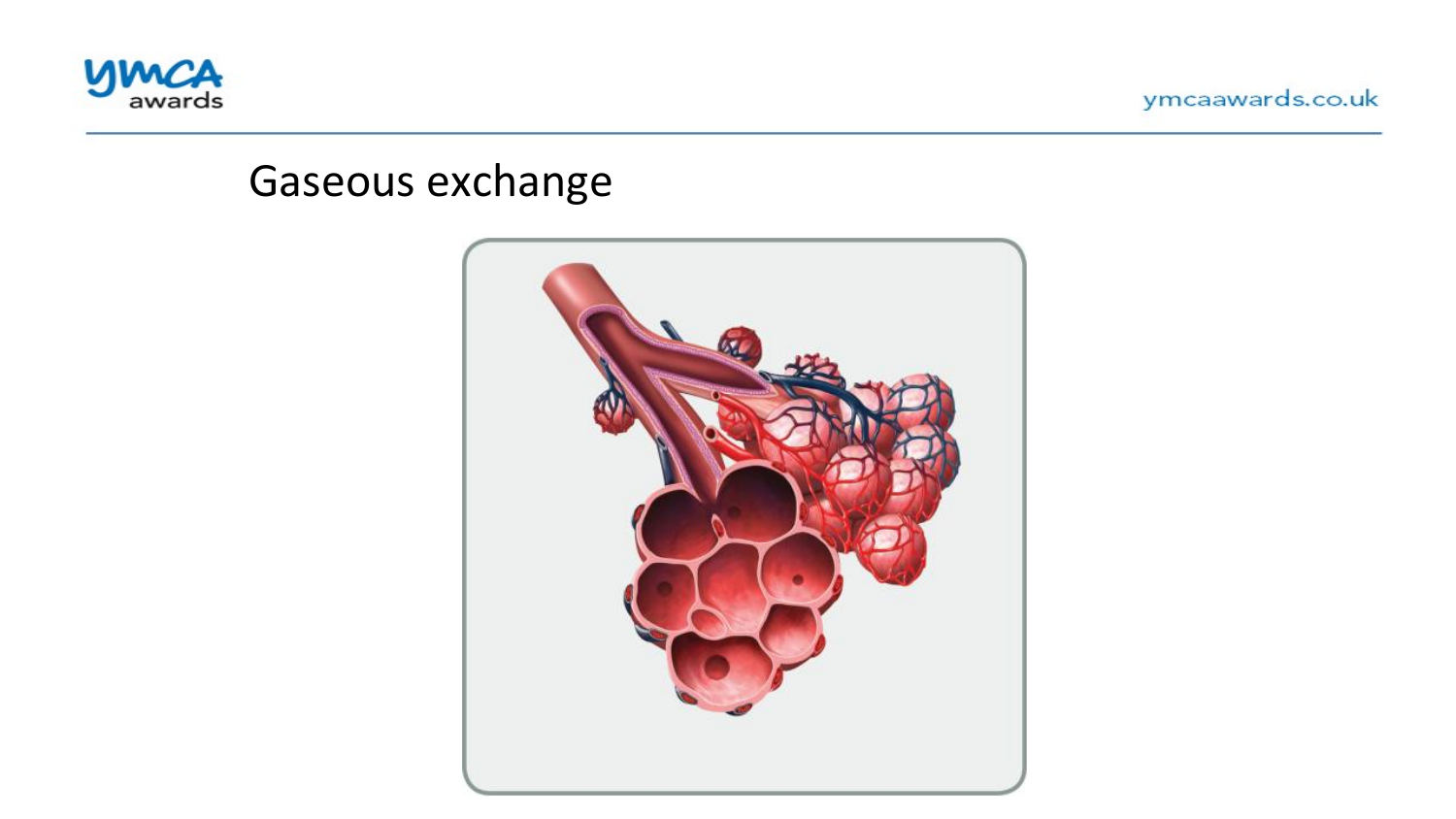

# **Cardiovascular and respiratory system links**

The cardiovascular and the respiratory system both work toward the same goal - getting oxygen to tissues and getting carbon dioxide out.

The respiratory system is involved in supplying oxygen to the blood and removing carbon dioxide.

When the heart receives blood that is low in oxygen and high in carbon dioxide, it pumps it to the lungs via the pulmonary arteries.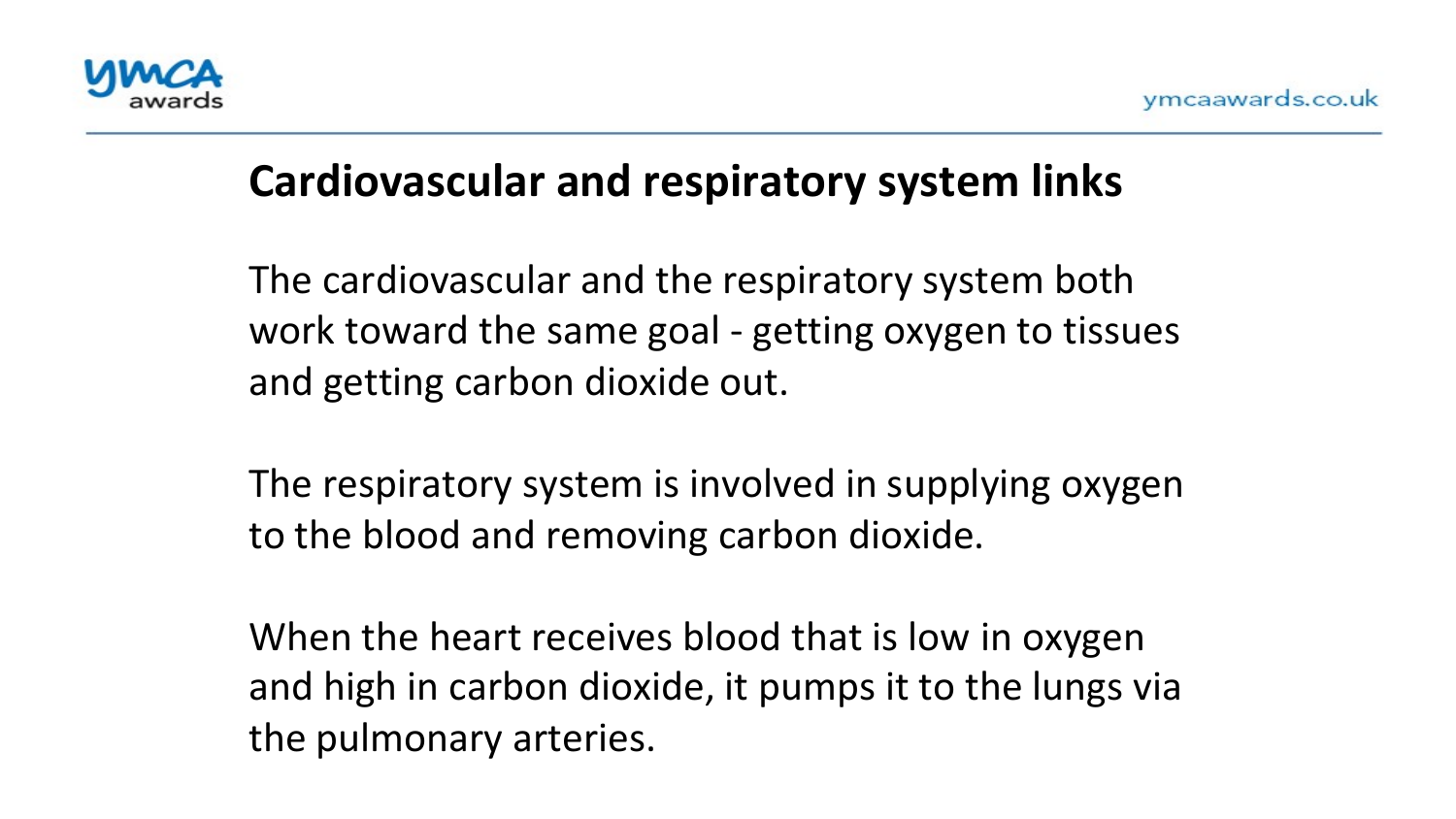

# **Cardiovascular and respiratory system links**

When the lungs expand and get fresh air from the environment, oxygen is transferred (via the alveoli) into the low-oxygen blood, which also then sends some of its carbon dioxide back into the lungs.

Now that this blood has fresh oxygen in it, it returns to the heart and the heart then pumps it throughout the body.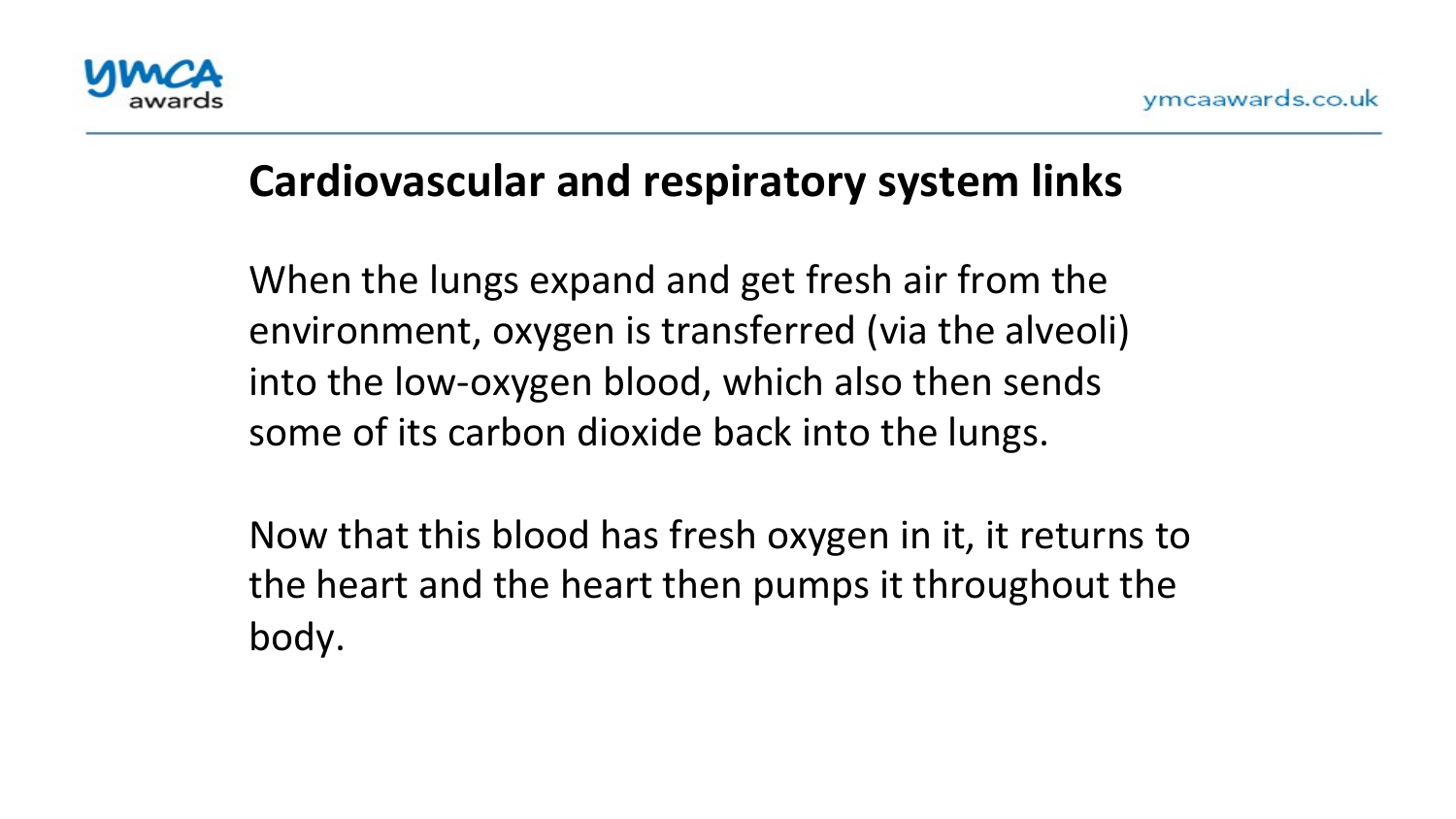

## The air we breathe

| Normal air           | <b>Exhaled air</b> |
|----------------------|--------------------|
| 78% nitrogen         | 78% nitrogen       |
| 21% oxygen           | 16% oxygen         |
| 0.04% carbon dioxide | 4% carbon dioxide  |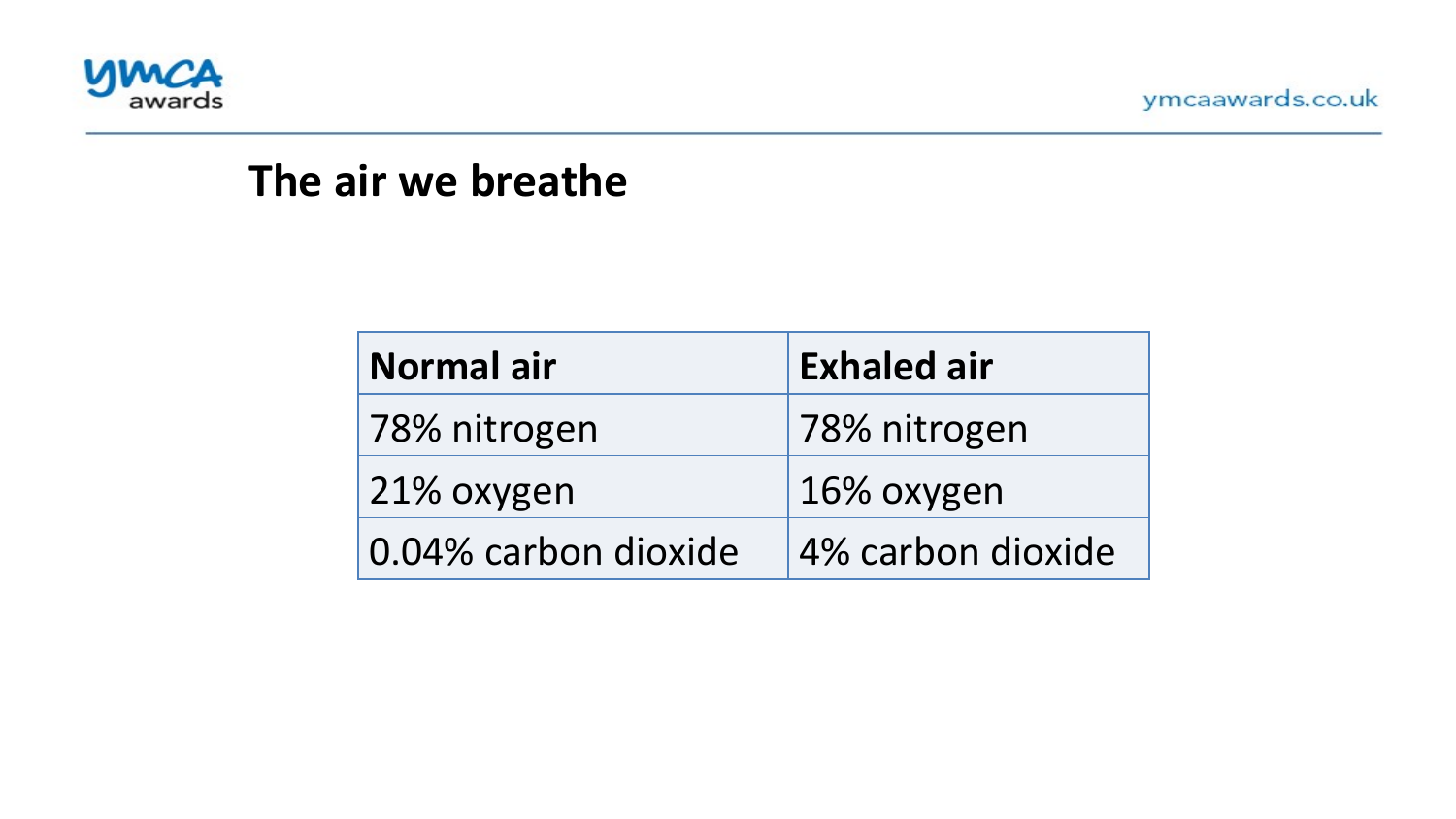

### **Respiratory muscles**



#### **Diaphragm**

A dome-shaped muscle

When it contracts, it flattens increasing the abdominal cavity